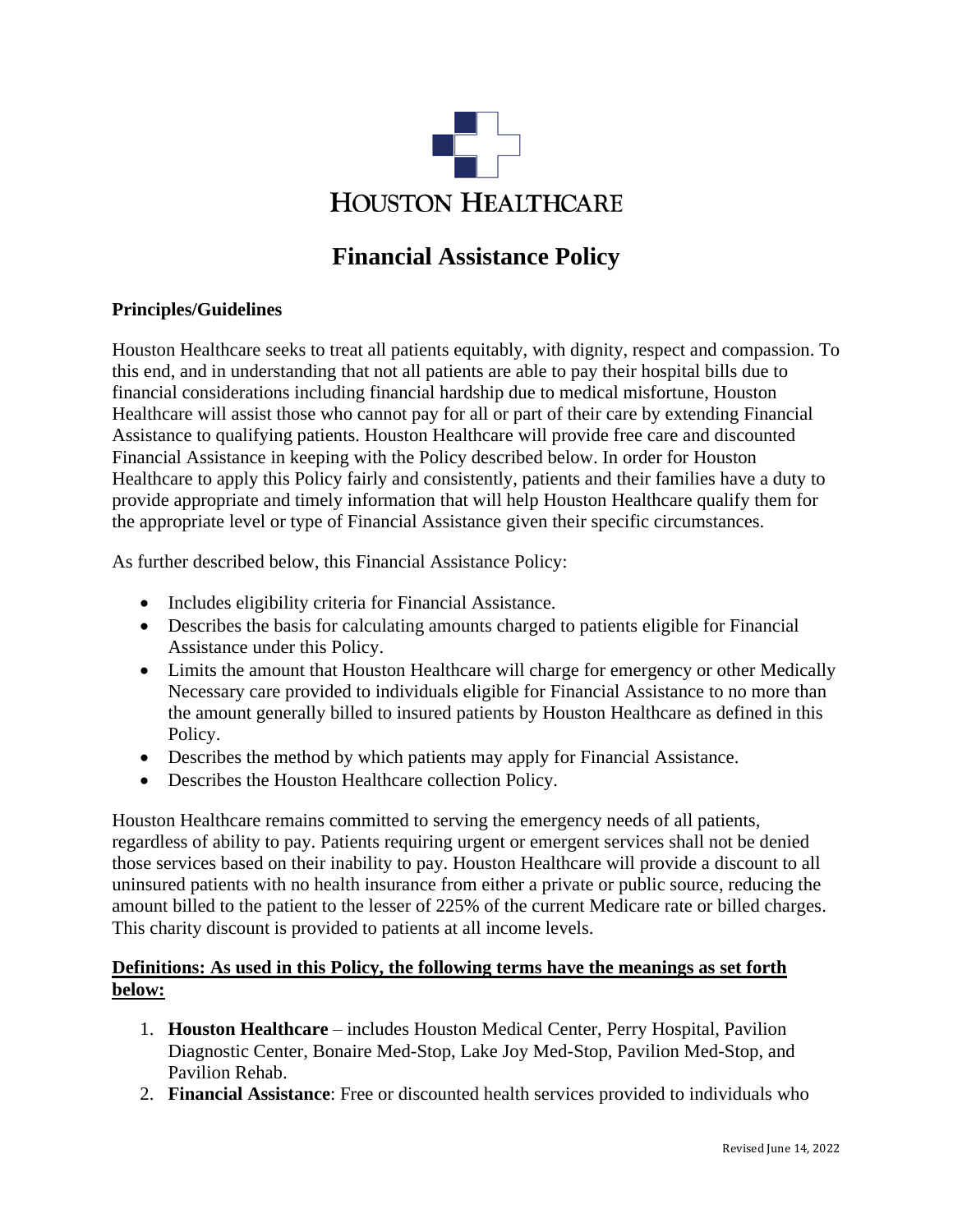meet Houston Healthcare's criteria for Financial Assistance and are unable to pay for all or a portion of the Medically Necessary services provided by the facility. Financial Assistance includes:

- **Free Care** Free care is available when the household income of a patient and/or Guarantor is equal to or less than 125 percent of the current Federal Poverty Guidelines.
- **Discounted Financial Assistance** Financial Assistance discounts are available when the household income of a patient and/or Guarantor is greater than 125 percent and equal to or less than 300 percent of the current Federal Poverty Guidelines.
- **Allowable Medical Expenses -** medical expenses incurred within the preceding 90 days must be greater than 15% of annual household income. Qualification will be determined through the completion of a financial assistance application.
- 3. **Gross Charges** The total charges at the organization's established rates for the provision of patient care services before deductions from revenue are applied.
- 4. **Emergency Medical Conditions** Defined within the meaning of section 1867 of the Social Security Act (42 U.S.C. 1395dd).
- 5. **Medically Necessary** Health care services that a Physician, exercising prudent clinical judgment, would provide to a patient for the purpose of evaluating, diagnosing or treating an illness, injury, disease or its symptoms, and that are:
	- a. in accordance with the generally accepted standards of medical practice;
	- b. clinically appropriate, in terms of type, frequency, extent, site and duration, and considered effective for the patient's illness, injury or disease

For these purposes, "generally accepted standards of medical practice" means:

- a. standards that are based on credible scientific evidence published in peerreviewed, medical literature generally recognized by the relevant medical community;
- b. Physician Specialty Society recommendations;
- c. the views of Physicians practicing in the relevant clinical area; and
- d. any other relevant factors.
- 6. **Eligible Services** Services eligible under this Policy include: (1) Emergency medical services provided in an emergency room setting, (2) non-elective services provided in response to life-threatening circumstances in a non-emergency room setting; and, (3) other Medically Necessary services. Eligible Services does not include elective, cosmetic or non-Medically Necessary services.
- 7. **Household** The household consists of the applicant, spouse and all legal dependents as allowed by the Internal Revenue Service. If the applicant is a minor or legal dependent for income tax purposes, the household will include parent(s), legal guardian(s) and/or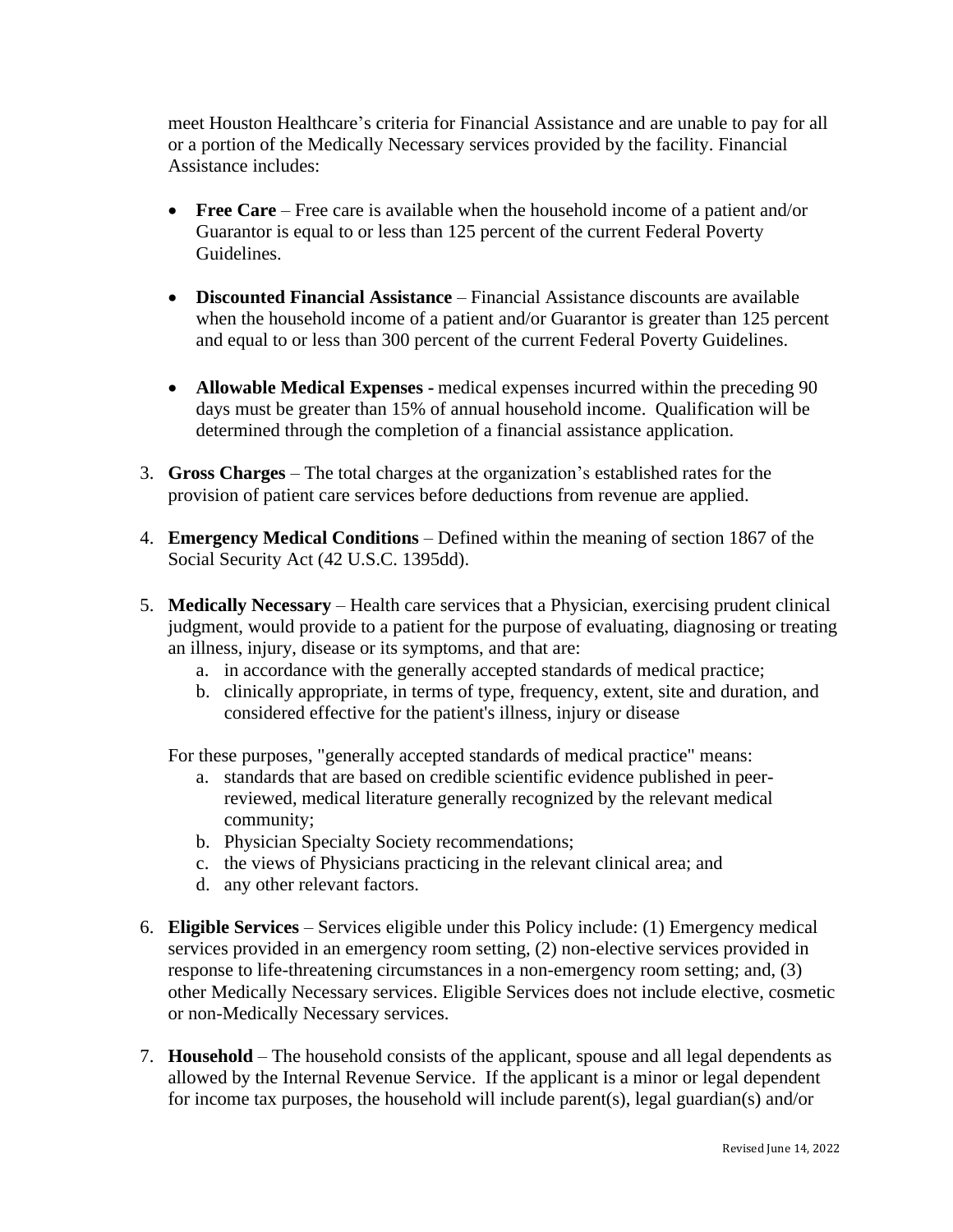the taxpayer claiming the patient as a dependent for income tax purposes.

- 8. **Household Income** The combined annual income of all members within the Household, as previously defined which includes the patient or Guarantor. Combined annual income will be calculated by annualizing documented income over the last ninety (90) consecutive days. For the purposes of determining financial eligibility for Financial Assistance, income includes all monies received before taxes from all sources, including, but not limited to, estate payments, net rental income, alimony, military family allotments, employee pensions or retirement plans, military retirement pay, veteran's payments, self- employment income, royalties, Social Security payments, railroad retirements, unemployment compensation, regular insurance or annuity payments, interest income, private pensions, workers compensation benefits and employment wages. The Hospital will require supporting documentation to be submitted with the paper application. Income does not include Medicare, Medicaid, food stamps, heat assistance funds, school lunches or housing assistance, employer-paid or union-paid portion of health insurance or other employee fringe benefits, food or housing received in lieu of wages, loans, need-based assistance from non-profit organizations, child support or foster care payments, or disaster relief assistance.
- 9. **Allowable Medical Expenses**  The total Household medical bills that would qualify as deductible medical expenses for Federal income tax purposes without regard to whether the expenses exceed the IRS required threshold for taking the deduction that have been incurred within ninety (90) days prior to date of service at Houston Healthcare. Paid and unpaid bills may be included.
- 10. **Co-Payments, Coinsurance and Deductibles** The amount determined by the patient's insurance policy as being due from the patient and/or any Guarantor. This amount is normally a required payment due from the patient or Guarantor by contract.
- 11. **Guarantor** Individual other than the patient who is responsible for payment of the patient's bill.
- 12. **Patient Liability** Patient Liability is the amount owed by the patient and /or Guarantor after application of all insurance benefits. If the person is a 100% self-pay patient and does not qualify for Financial Assistance, then it is the entire balance.
- 13. **Amounts Generally Billed Percentage** The percentage of Medicare gross reimbursement divided by total allowable charges according to the Provider Statistical and Reimbursement Report (PS&R) issued by Medicare. A separate AGB percentage will be calculated for inpatient services and outpatient services as of January 1 each year using the paid claims from the preceding twelve (12) month period. The AGB percentages calculated will be updated February 1 each year and remain in effect until January 31 of the following calendar year. The AGB percentages for inpatient and outpatient services at Houston Medical Center and Perry Hospital are as follows:
	- a. Houston Medical Center Inpatient Services 32.88%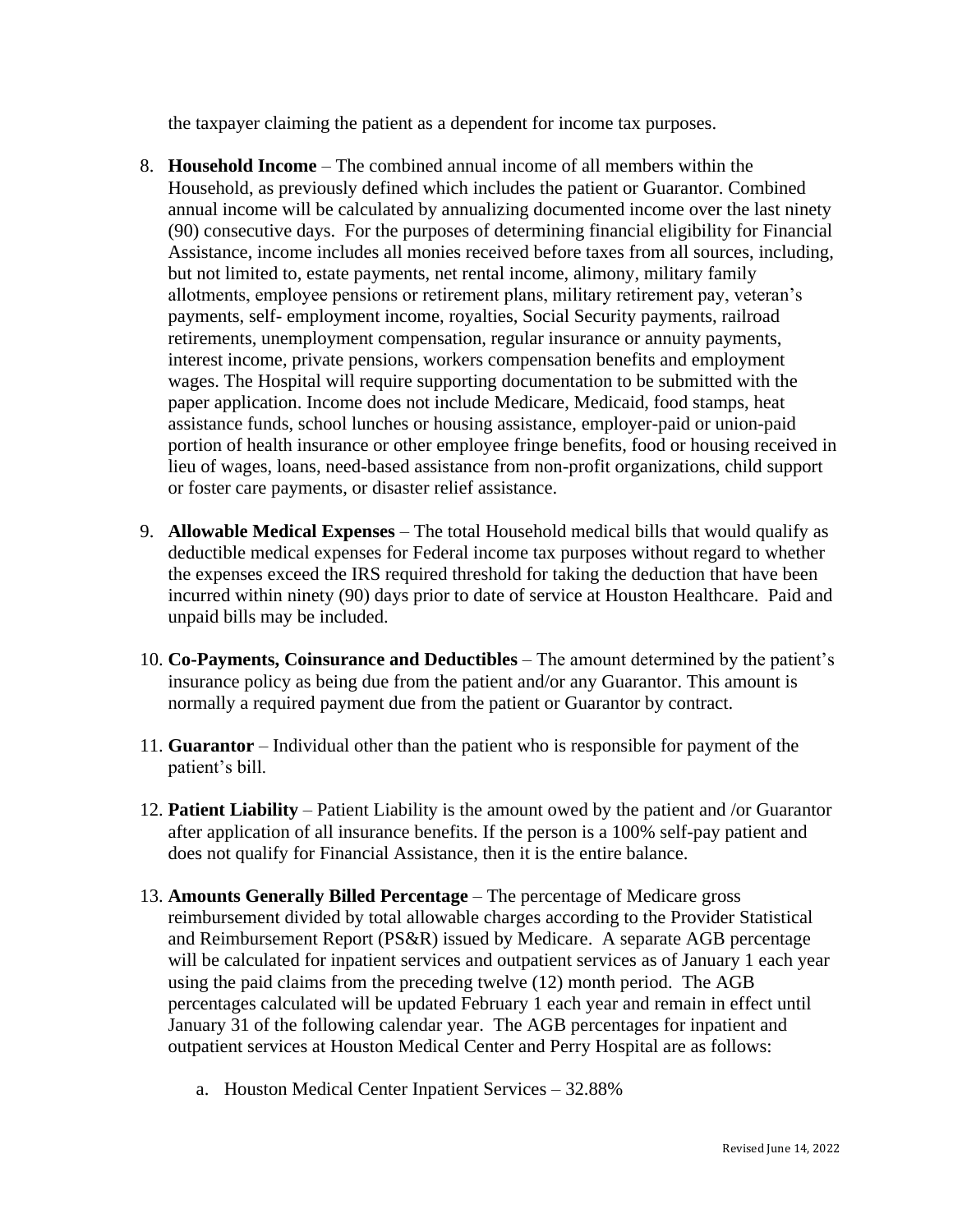- b. Houston Medical Center Outpatient Services 19.67%
- c. Perry Hospital Inpatient Services 32.64%
- d. Perry Hospital Outpatient Services 22.60%
- 14. **Amounts Generally Billed** The amount charged to all patients meeting the eligibility criteria under this Policy before any discounts are applied. Amounts Generally Billed (AGB) will be calculated by multiplying gross charges for any eligible service by the appropriate AGB percentage as defined above.
- 15. **Extraordinary Collections Actions (ECAs)**  Actions that may be taken related to obtaining payment for services rendered include the following:
	- a. Selling an individual's debt to another party unless the purchaser is prohibited from engaging in any ECAs to obtain payment, prohibited from charging interest in excess under IRC section  $6621(a)(2)$  at the time the debt is sold, the debt is recallable upon determination the individual is eligible for financial assistance, and the individual does not pay or has no obligation to pay the purchaser and HHC together more than they are personally responsible for paying under this financial assistance policy.
	- b. Reporting adverse information about the individual to consumer credit reporting agencies or credit bureaus.
	- c. Deferring, denying, or requiring payment before providing Medically Necessary Care because of nonpayment of one or more bills for previously provided care.
	- d. Actions that require a legal or judicial process, including but not limited to:
		- i. Placing a lien on an individual's property except for any lien HHC is entitled to assert under state law on the proceeds of a judgment, settlement, or compromise owed to an individual as a result of personal injuries for which care was provided;
		- ii. Foreclosing on an individual's real property;
		- iii. Attaching or seizing an individual's bank account or any other personal property;
		- iv. Commencing a civil action against an individual; and
		- v. Garnishing an individual's wages.

### **Eligibility Criteria for Financial Assistance**

Free care and discounted Financial Assistance apply only to Eligible Services as defined in this Policy. A patient that qualifies for financial assistance under this policy is eligible for discounts to co-payments, coinsurance, deductibles and gross charges attributable to exhausted benefits and/or days. Financial assistance discounts do not apply to any amounts received or receivable from an insurance company for Eligible Services. The maximum amount a patient will pay is the AGB as defined in this Policy.

Approved Financial Assistance will be applicable only to the charges of Houston Healthcare. Houston Healthcare cannot make any financial arrangements for the charges of any private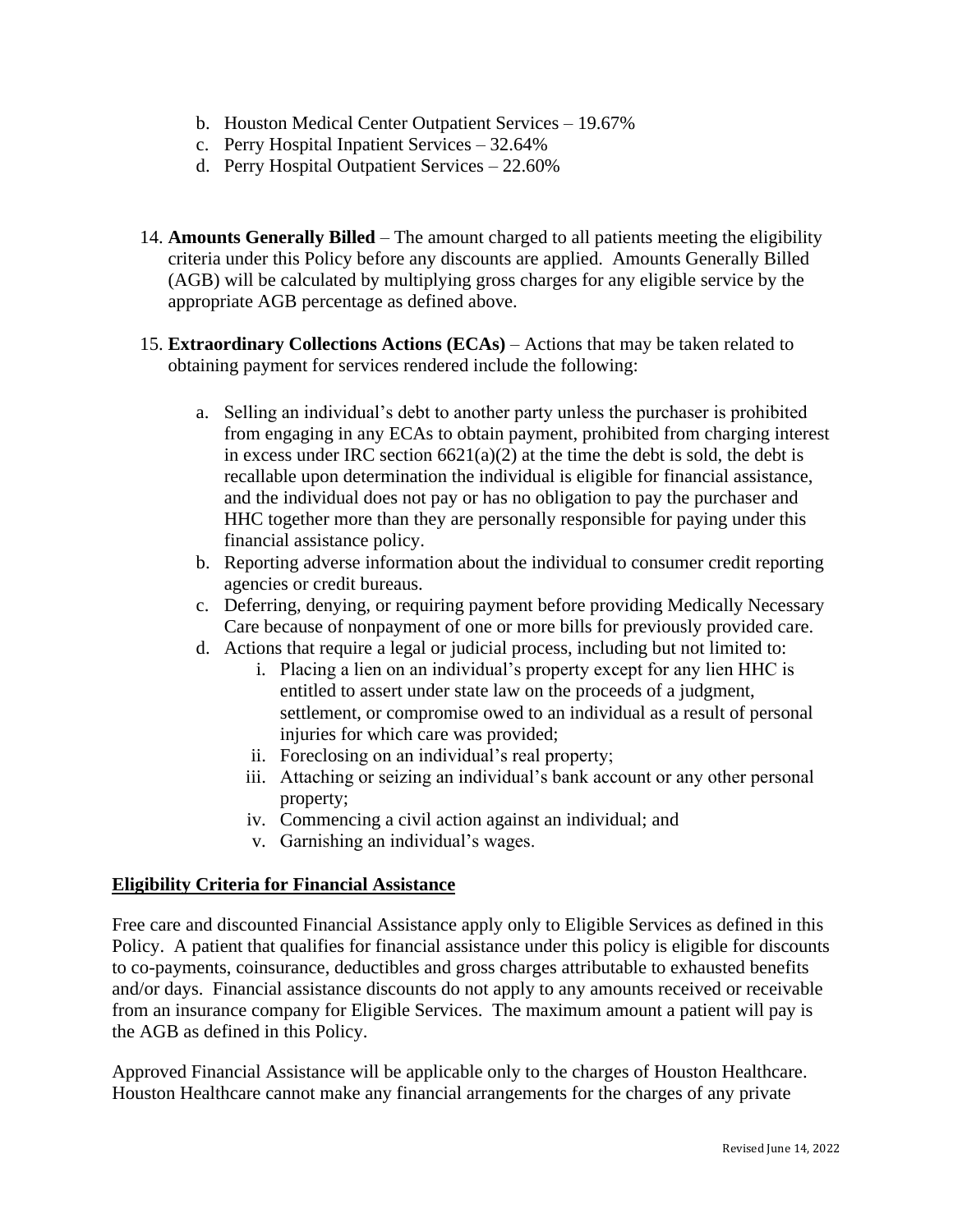physician practice, including the following physician practices offering services at Houston Healthcare:

- 1. Hospitalists Houston Hospitalist Group, LLC d/b/a ApolloMD
- 2. Radiologists Houston Radiology, LLC  $d/b/a$  Universal Radiology
- 3. Anesthesiologists Robins Anesthesia Services, LLC
- 4. Pathologists Southeastern Pathology Associates of Central Georgia, P.C.
- 5. ER Physicians Houston County Emergency Group, LLC d/b/a ApolloMD

Patients will need to make payment arrangements directly with these physician practices.

Houston Healthcare will assist the patient in qualifying for any State of Georgia Medicaid or Social Security (SSI) benefits. Houston Healthcare utilizes the services of outside vendors to assist patients in obtaining these benefits.

Amounts billed to patients approved for Financial Assistance pursuant to this Policy shall be based on AGB, as defined in this Policy. Patients shall not be expected to pay Gross Charges. Once a patient has been determined by Houston Healthcare to be eligible for Financial Assistance, the patient shall not receive any future bills based on undiscounted Gross Charges for the episode of care in which an Application for Financial Assistance was submitted and any excess collections will be refunded to the patient and/or Guarantor. The patient will be notified of correct amounts due.

A patient may qualify for Financial Assistance presumptively using predictive analytics, which uses publicly available information from credit bureaus, US Census data, US Postal Service, insurance databases, state and local public records, telephone company databases and the white pages, or through the completion of the Houston Healthcare Financial Assistance Application.

A patient may qualify for Financial Assistance under this Policy if he or she meets one of the following criteria:

- Presumptive Eligibility Prior to the issuance of the first post discharge billing statement, all *uninsured* patient accounts will be reviewed using predictive analytics to estimate the Household Income of the patient/guarantor. If the estimated Household Income is equal to or less than or equal to 125% of Federal Poverty Guidelines, the patient shall not be required to pay for their care.
- Income Completion of Houston Healthcare's Financial Assistance Application is required in order to qualify for Financial Assistance based on income. Household Income, as defined in this Policy, must be less than or equal to 300% of the Federal Poverty Guidelines in order to be eligible for any Financial Assistance discounts. If the Income criterion is met, all discounts will be applied to the AGB for approved patients based on household income using the following schedule: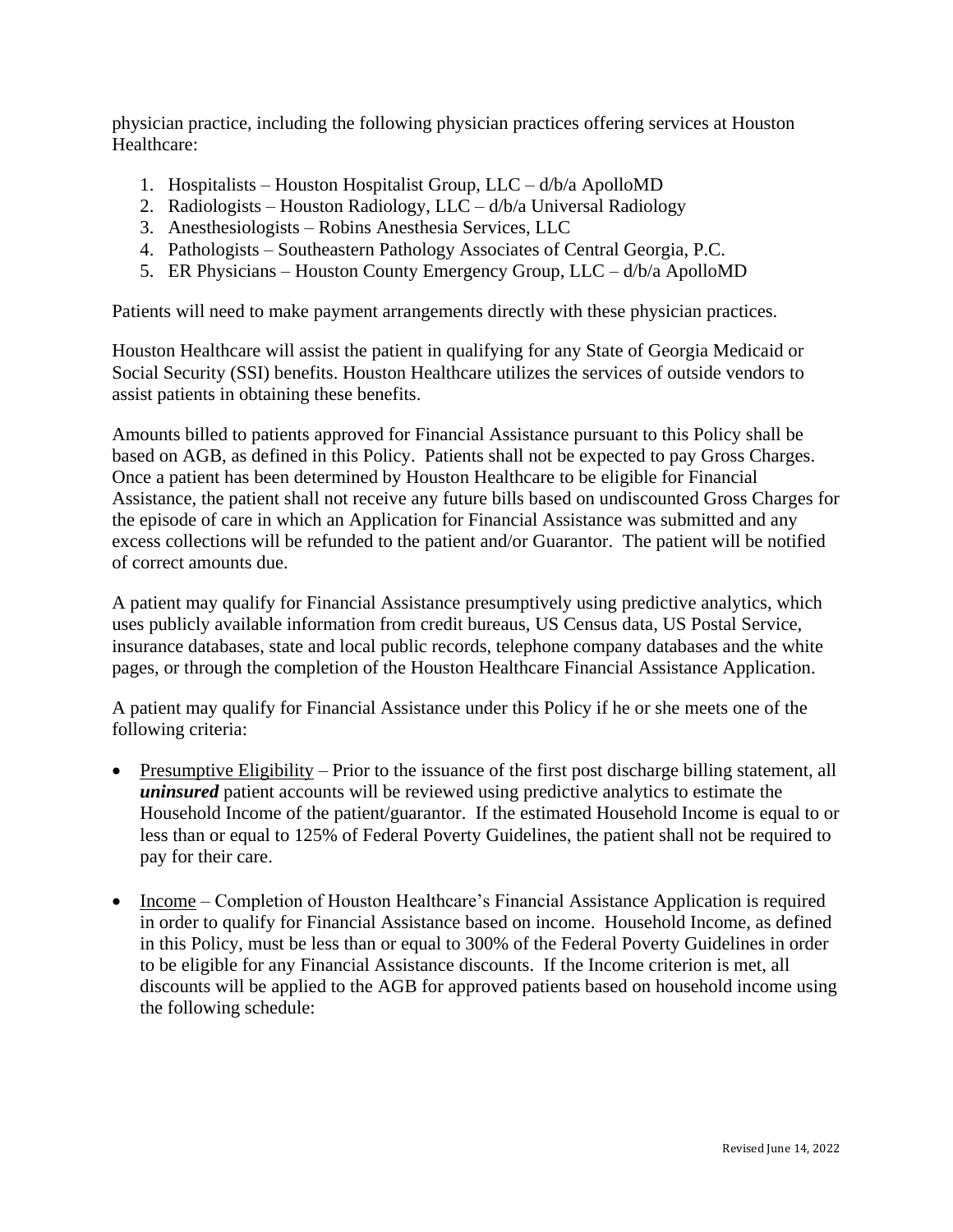|                                                                                | <b>Maximum</b><br><b>Amount</b><br><b>Individual</b> is<br><b>Responsible for</b>                |
|--------------------------------------------------------------------------------|--------------------------------------------------------------------------------------------------|
| <b>Household Income</b>                                                        | Paying                                                                                           |
| Less than or equal to 125% of Federal Poverty Guidelines                       | \$0.00                                                                                           |
| In excess of 125% but less than or equal to 200% of Federal Poverty Guidelines | Lesser of \$150.00<br>or AGB                                                                     |
| In excess of 200% but less than or equal to 225% of Federal Poverty Guidelines | The greater of<br>\$150.00 or 15%<br>of AGB, unless<br>AGB is less than<br>\$150.00 then<br>AGB. |
| In excess of 225% but less than or equal to 250% of Federal Poverty Guidelines | The greater of<br>\$150.00 or 30%<br>of AGB, unless<br>AGB is less than<br>\$150.00 then<br>AGB. |
| In excess of 250% but less than or equal to 275% of Federal Poverty Guidelines | The greater of<br>\$150.00 or 45%<br>of AGB, unless<br>AGB is less than<br>\$150.00 then<br>AGB. |
| In excess of 275% but less than or equal to 300% of Federal Poverty Guidelines | The greater of<br>\$150.00 or 60%<br>of AGB, unless<br>AGB is less than<br>\$150.00 then<br>AGB. |

- Expense Completion of Houston Healthcare's Financial Assistance Application is required in order to qualify for Financial Assistance based on expense. Patients not eligible for Financial Assistance based on income may be eligible for Financial Assistance if their Allowable Medical Expenses have consumed or will consume a significant portion of the Household's income. In order to qualify for Financial Assistance based on expenses, Allowable Medical Expenses as defined in this Policy must be greater than 15% of household income. Patients who qualify for Financial Assistance based on the expense criterion will be billed the lesser of 15% of Household Income or AGB. In order to qualify based on expenses, a financial assistance application must be completed as described below.
- Bankruptcy Once a Notice of Bankruptcy is received from the Trustee of the Bankruptcy Court, accounts will be written off as 100% Charity Care.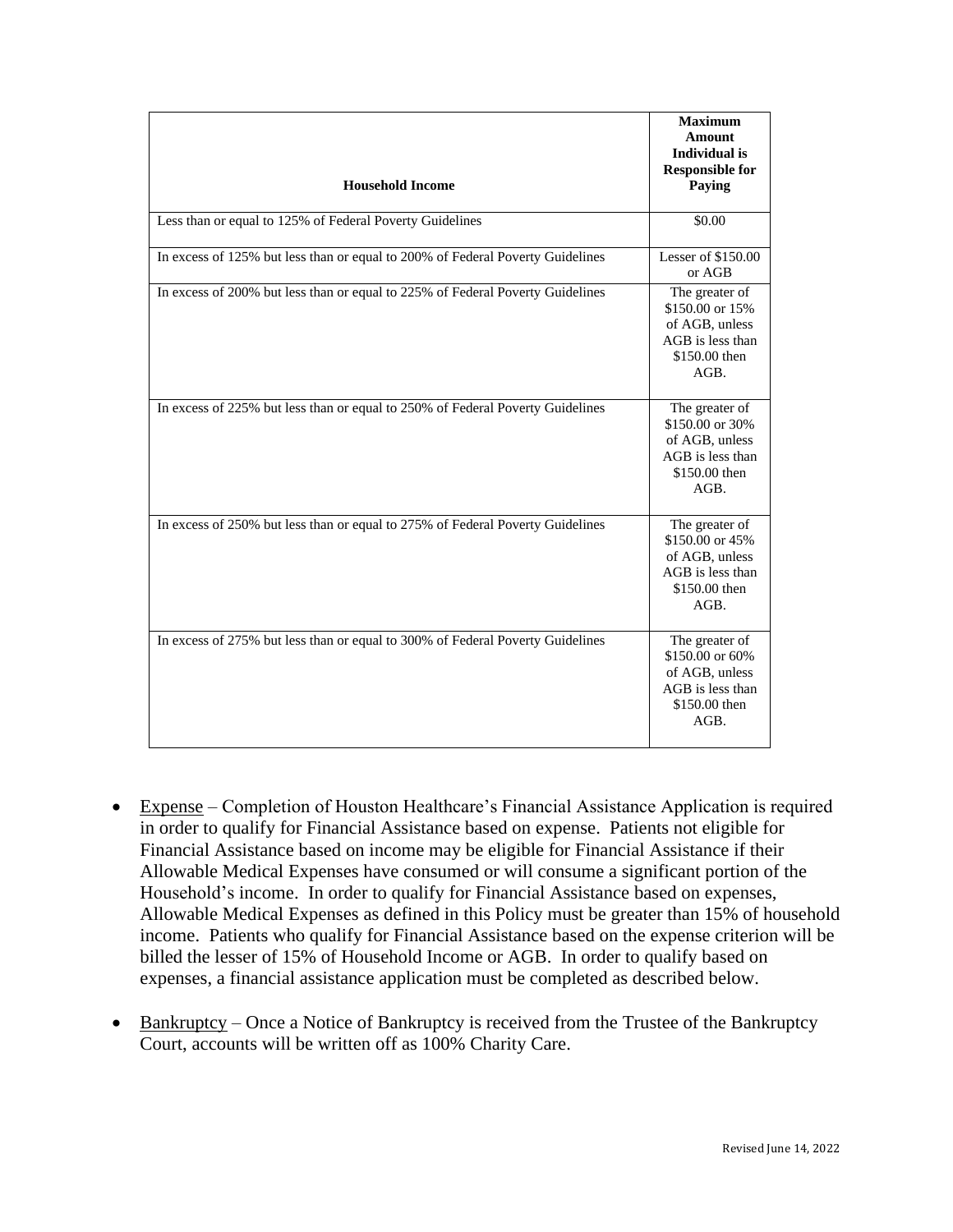- Patient with Medicaid Eligibility
	- o Patients eligible for Medicaid in another state in which Houston Healthcare is not enrolled will be written off as 100% Charity Care
	- o Patient liabilities related to co-pays and spend-down amounts will be written off as 100% Charity Care
	- o Medicare patients with Secondary Medicaid Coverage that have a patient liability will be written off as 100% Charity Care.
	- o Medicare patients with Secondary Medicaid Coverage will have any Medicaid crossover adjustments written off to Bad Debt
	- o Non-covered charges are considered charity and will be written off as 100% Charity Care.

### **Financial Assistance Application Guidelines:**

All requests for Financial Assistance must be submitted using Houston Healthcare's Financial Assistance Application. The Application must be completed in its entirety and all supporting documentation attached to the Application.

- 1. This Policy describes the manner in which patients will be notified about the Financial Assistance available and this Policy. The notification period ends on the  $120<sup>th</sup>$  day after Houston Healthcare issues the first post-discharge billing statement to the patient. If, by the end of this 120 day period the patient has not submitted a Financial Assistance Application, Houston Healthcare may begin collection actions against the patient. The application period during which Houston Healthcare will accept and process a Financial Assistance Application ends on the  $240<sup>th</sup>$  day after Houston Healthcare issues the first post discharge billing statement to the patient.
- 2. Applicant shall submit the following supporting documentation, if applicable, with a completed Application:
	- i. Proof of income IRS Form W-2, the most recent federal income tax return, pay stubs covering the last 90 consecutive days as of the date of application, proof of Social Security, unemployment receipts, investment income, alimony, worker's compensation, rental/royalty income, retirement income and any other documentation that supports household income as defined in the financial assistance policy.
	- ii. Checking and savings account statements for the most recent 3 months
	- iii. If the annualized Household income has decreased 10% or more than the most recent federal income tax return, the applicant must submit a written explanation for the decrease in annual Household income.
	- iv. Proof of allowable medical expenses all billing statements for medical expenses incurred within the last 90 days.
	- v. Unemployment denial letter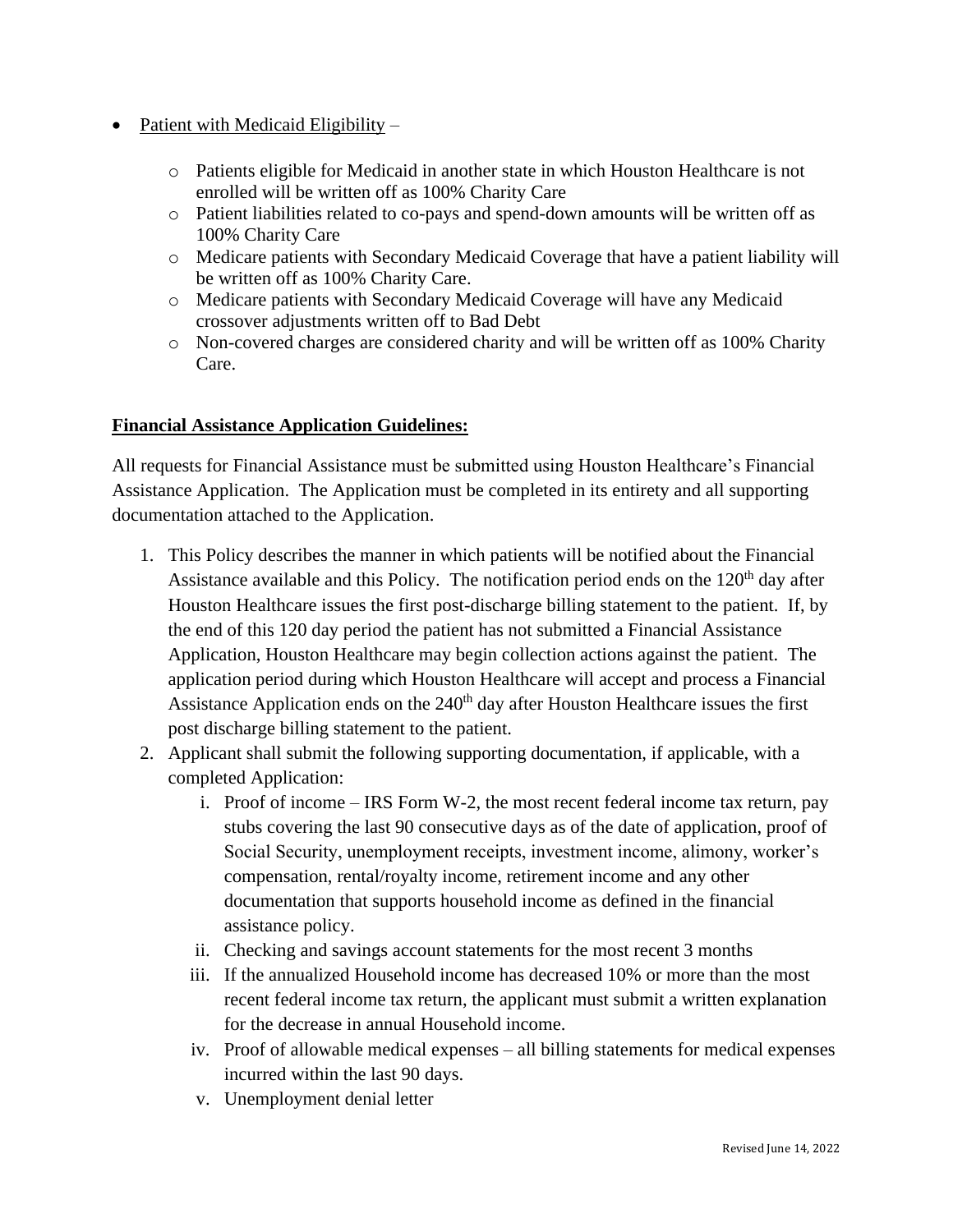- vi. Any additional documentation the applicant deems necessary to support their application for Financial Assistance.
- 3. Falsifying information on the Application will be grounds for denying or revoking Financial Assistance. Falsifying an Application includes, but is not limited to, failure to disclose assets.
- 4. Applicant shall identify all known third party payment sources for services rendered. Applicant shall cooperate with Houston Healthcare in filing of claims and collection of reimbursement from all third-party payment sources. Failure to cooperate will be grounds for denying Financial Assistance.
- 5. Applicant shall cooperate in the application for Financial Assistance from other sources, such as Medicaid and other programs. Failure to cooperate will be grounds for denying Financial Assistance.

# **Financial Assistance Procedures:**

- 1. At the time of registration, each patient will be offered a free written copy of the plain language summary of the Policy.
- 2. A Financial Counselor is available to discuss the Financial Assistance program offered by Houston Healthcare with the patient or the patient's designated representative. A free written copy of the Financial Assistance Policy and Financial Assistance Application may be obtained from the Financial Counselor. At the request of the patient or the patient's designated representative, the Financial Counselor will assist the patient with initiation of the Financial Assistance Application.
- 3. Financial Counselor(s) may be reached via email at  $hhc-financialcouseling@hhc.org$ , by</u> phone at (478) 329-3456, or in person at the Patient Financial Services office located at 233 North Houston Road, Suite 230, Warner Robins, GA 31093.
- 4. Houston Healthcare will assist, as requested, patients in becoming covered under available state, local, federal or community-based assistance programs.
- 5. When an Application is received, the Financial Counselor will review the Application for completeness, which shall include all supporting documentation. If it is determined that the Application is incomplete, Houston Healthcare will take the following actions:
	- a. Suspend any collection actions against the patient/Guarantor.
	- b. Provide the patient with a written notice that describes the additional information or documentation the patient must submit to complete his or her Application.
	- c. Provide the patient with at least one written notice that informs the patient/Guarantor about the collection actions including any extraordinary collection actions that may be initiated or resumed if the Application is not completed or if the amount due is not paid within 30 days from the date of the notice.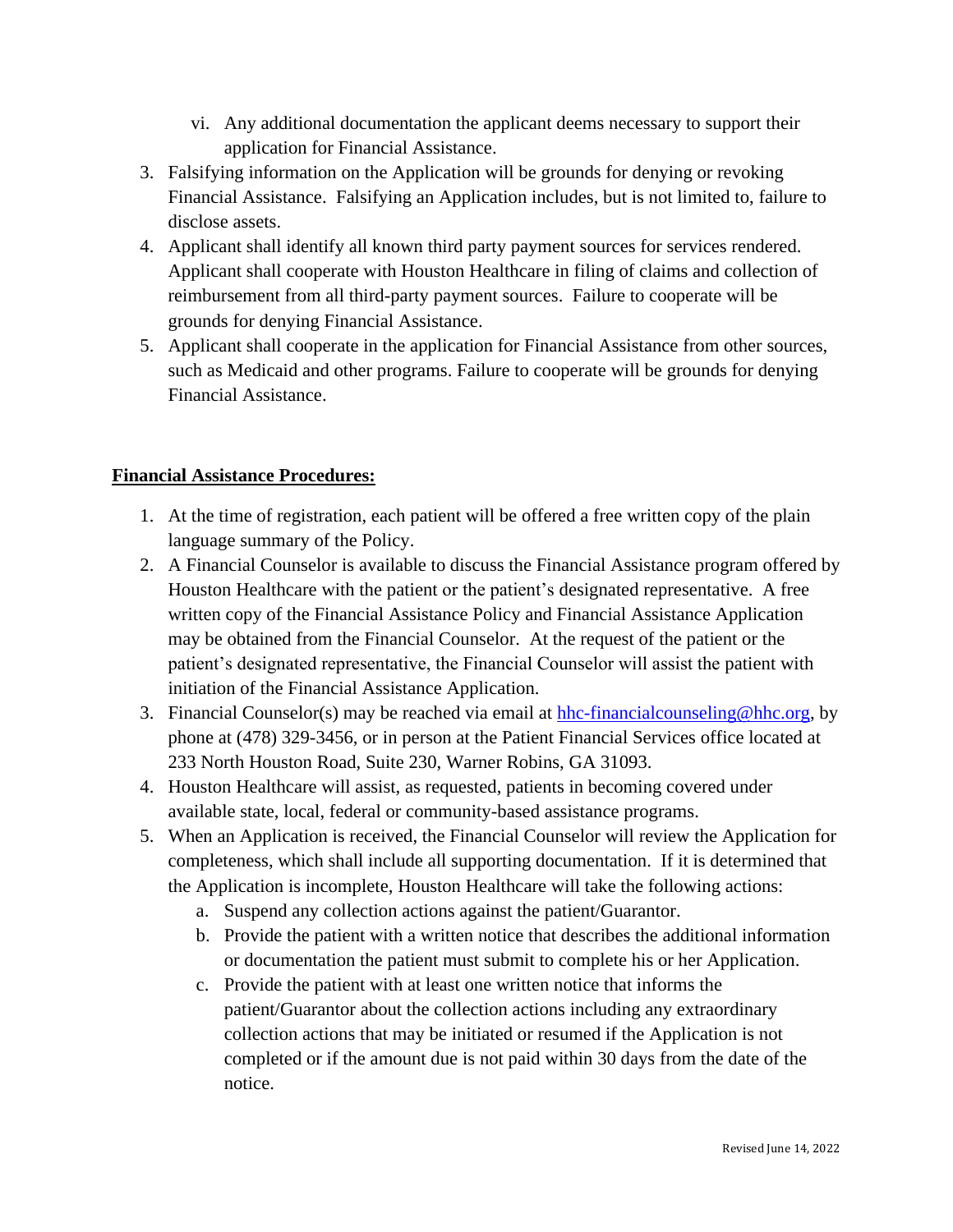- d. If all supporting documentation is not submitted or the amount due is not paid within 30 days of the written notice as described in the preceding paragraph, the request for Financial Assistance will be denied and the account will remain in the billing cycle. A new Application may be submitted if the date of the Application is within 240 days after Houston Healthcare issues the first post discharge billing statement to the patient.
- 6. Once a completed Application has been received and reviewed, the Financial Counselor will make a recommendation for approval or denial on the Application. The Application is given to the appropriate individuals based on the account balance and amount of the Financial Assistance discount requested for approval. Houston Healthcare will render a decision in no more than five (5) business days from the receipt of a completed Financial Assistance Application.
- 7. Approval authority for Financial Assistance is as follows:

| <b>Amount of Discount</b>                                                | Required Approval       |
|--------------------------------------------------------------------------|-------------------------|
| Gross Charges less than or equal to \$20,000                             | Revenue Cycle Manager   |
| Gross Charges in excess of \$20,000 but less than or equal to \$50,000   | Revenue Cycle Director  |
| Gross Charges in excess of \$50,000 but less than or equal to \$100,000. | Director of Finance     |
| Gross Charges in excess of \$100,000                                     | Chief Financial Officer |

8. The patient will be notified in writing of Houston Healthcare's decision to provide Financial Assistance.

# **Collection Practices and Policies**

Patients will receive four statements and multiple phone calls requesting payment in full or payment arrangements be made.

### Statements –

- 1. Initial
	- a. Patients will normally receive a statement for services rendered within one hundred twenty (120) days of discharge as an inpatient or treatment as an outpatient (excluding recurring visits).
	- b. Recurring visit patients will normally receive a bill for services rendered for the prior month within one month.
- 2. Subsequent Statements
	- a. The second statement will be issued thirty (30) days after the initial statement.
	- b. The third statement will be issued sixty (60) days after the initial statement.
	- c. The fourth statement will be issued ninety (90) days after the initial statement requesting payment in full upon receipt. This statement will notify the patient their account will be reflected as a bad debt and referred to an outside collection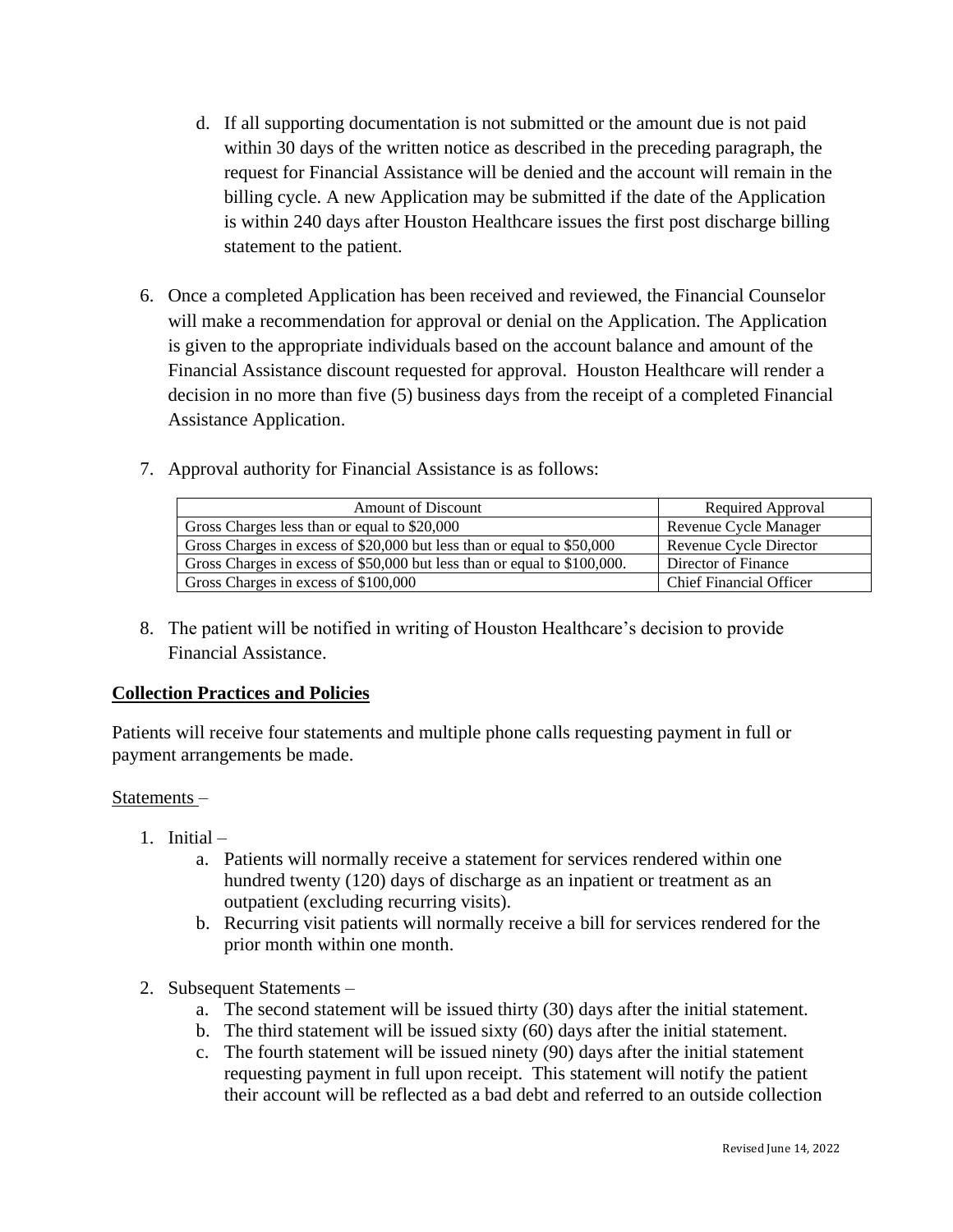agency if payment in full is not received within thirty (30) calendar days of the statement date. The notification will specify collection efforts that may be undertaken if the patient does not make full payment or complete a Financial Assistance Application.

- d. One hundred twenty-five (125) days after the initial statement these accounts will be written off as a bad debt adjustment and sent to an outside collection agency.
- 3. All statements will include language that informs the recipient about the availability of financial assistance and includes a telephone number and the website address to obtain additional information.

Phone calls – Twenty-one (21) days after the initial statement, the patient may begin to receive multiple phone calls requesting payment in full or payment arrangements be made.

Use of Outside Collection Agency – When a patient and/or Guarantor fail to pay the patient liability, the account will be referred to an outside collection agency. The Business Office Manager will be responsible for ensuring that Houston Healthcare has made reasonable efforts to determine whether a patient is eligible for Financial Assistance prior to being sent to a collection agency.

Extraordinary Collection Actions (ECAs) - The patient and/or Guarantor shall be provided at least thirty (30) days written notice prior to any ECAs being taken. The written notice will include a plain language summary of the financial assistance policy, notification of any ECAs that maybe initiated against the patient and /or Guarantor, and the date after which any ECAs will be initiated. Oral notification to the patient and/or Guarantor will be attempted via a phone call prior to any ECAs being initiated. The oral notification will inform the patient and/or Guarantor about the Financial Assistance Policy and how to obtain help with the financial assistance application process.

Legal Actions – Legal actions may be initiated against the patient and/or Guarantor who default on payment to Houston Healthcare. These legal actions may include:

- Placing a lien on an individual's property. However, any lien HHC is entitled to assert under state law on the proceeds of a judgment, settlement, or compromise owed to an individual as a result of personal injuries for which care was provided is not an ECA.
- Foreclosing on an individual's real property;
- Attaching or seizing an individual's bank account or any other personal property;
- Commencing a civil action against an individual; and
- Garnishing an individual's wages.

All legal actions taken by any collection agency on behalf of Houston Healthcare shall have had prior review and approval from Houston Healthcare.

Houston Healthcare or any collections agency working on behalf of Houston Healthcare shall not pursue enforcement of a judgment lien, whether by Sheriff's levy and sale or otherwise, on a primary residence, pursue an involuntary bankruptcy proceeding against a patient and / or Guarantor, or take any action that would cause a bench warrant (an order issued by a judge or